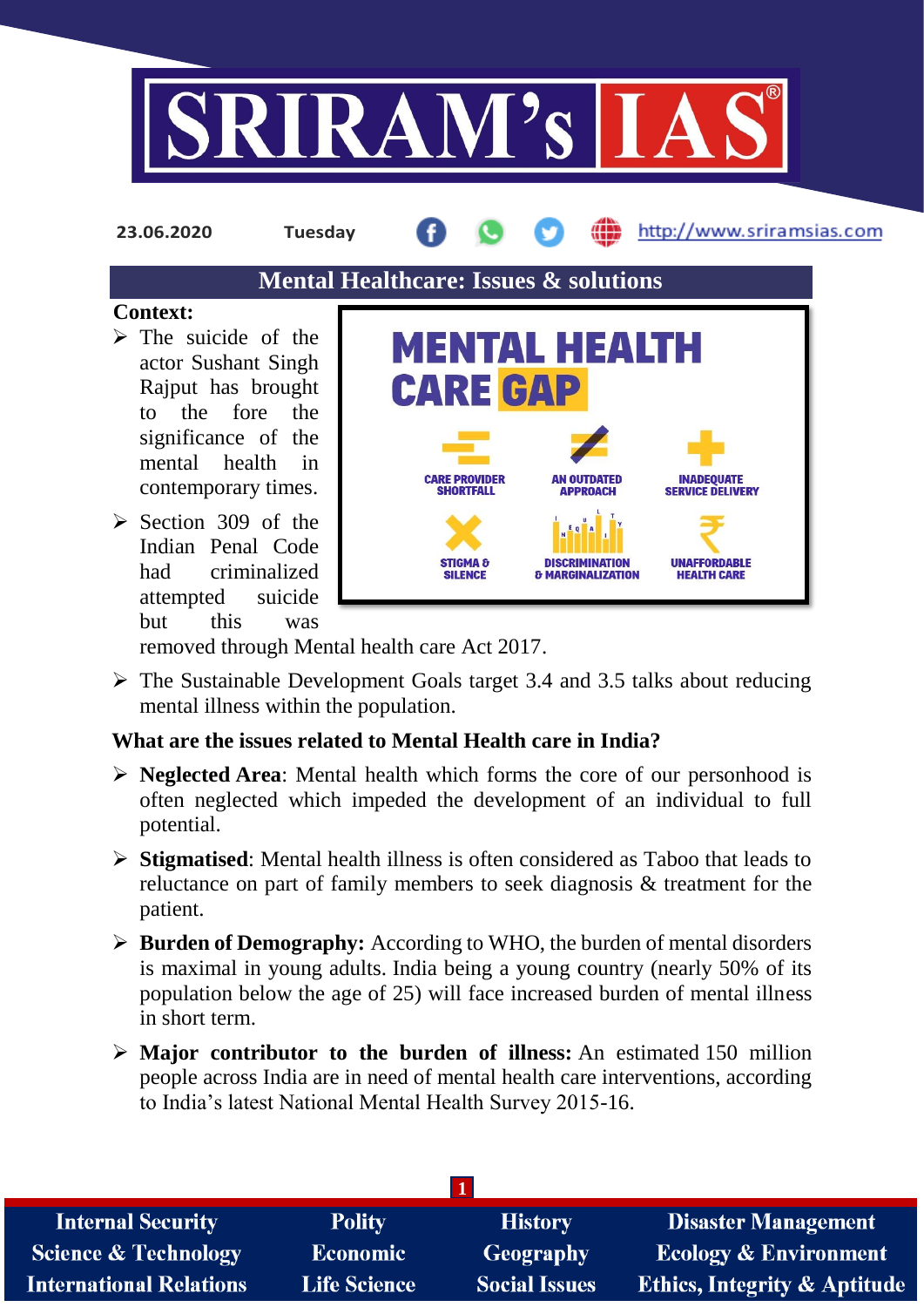

**Disproportionate impact:** It is the poor, dispossessed and marginalised who

**fin** http://www.sriramsias.com

- bear the greatest burden of mental health problems, but historically their sufferings are dismissed as a natural extension of their social and economic conditions.
- **Post-Treatment gap:** There is need for proper rehabilitation of the mentally ill persons post his/her treatment which is currently not present.
- **Lack of Specialists:** Low proportion of mental health workforce in India (per 100,000 population) include psychiatrists (0.3), nurses (0.12), psychologists  $(0.07)$  and social workers  $(0.07)$ .
- **Dangers of increase in post-COVID order:** Mental health problems, tend to increase during economic distress leading to reduction in life-expectancy. This has been described by Nobel prize winning economist, Angus Deaton, as "Deaths of Despair".
- **Prone to abuse:** Mentally ill patients are vulnerable to and usually suffer from drug abuse, wrongful confinement, even at homes and mental healthcare facilities which is a cause of concern and a gross human right violation.
- **Affordability issues:** Due to inadequate number of mental health caretakers, such service if often concentrated in Urban areas and are also expensive.
- **Needs Unique approach:** There is no one-size-fits-all prescription for mental health issues as they are intimately intertwined with unique, personal life stories.

## **What are the solutions?**

**23.06.2020 Tuesday**

- **Awareness**: People should be made aware of significance of mental health, as much as that of physical health.
- **Destigmatising the issue:** Sharing one's story about mental health (through media campaigns) is the most effective strategy to reduce stigma attached with mental illness.
- **Community Approach**: There is need to deploy community health workers who, with appropriate training and supervision, effectively deliver psychosocial interventions for the needy.
- **Increase Funding**: State governments need to scale up its psychosocial interventions through community health workers.

**2** 

| <b>Internal Security</b>        | <b>Polity</b>       | <b>History</b>       | <b>Disaster Management</b>              |  |  |  |
|---------------------------------|---------------------|----------------------|-----------------------------------------|--|--|--|
| <b>Science &amp; Technology</b> | <b>Economic</b>     | Geography            | <b>Ecology &amp; Environment</b>        |  |  |  |
| <b>International Relations</b>  | <b>Life Science</b> | <b>Social Issues</b> | <b>Ethics, Integrity &amp; Aptitude</b> |  |  |  |